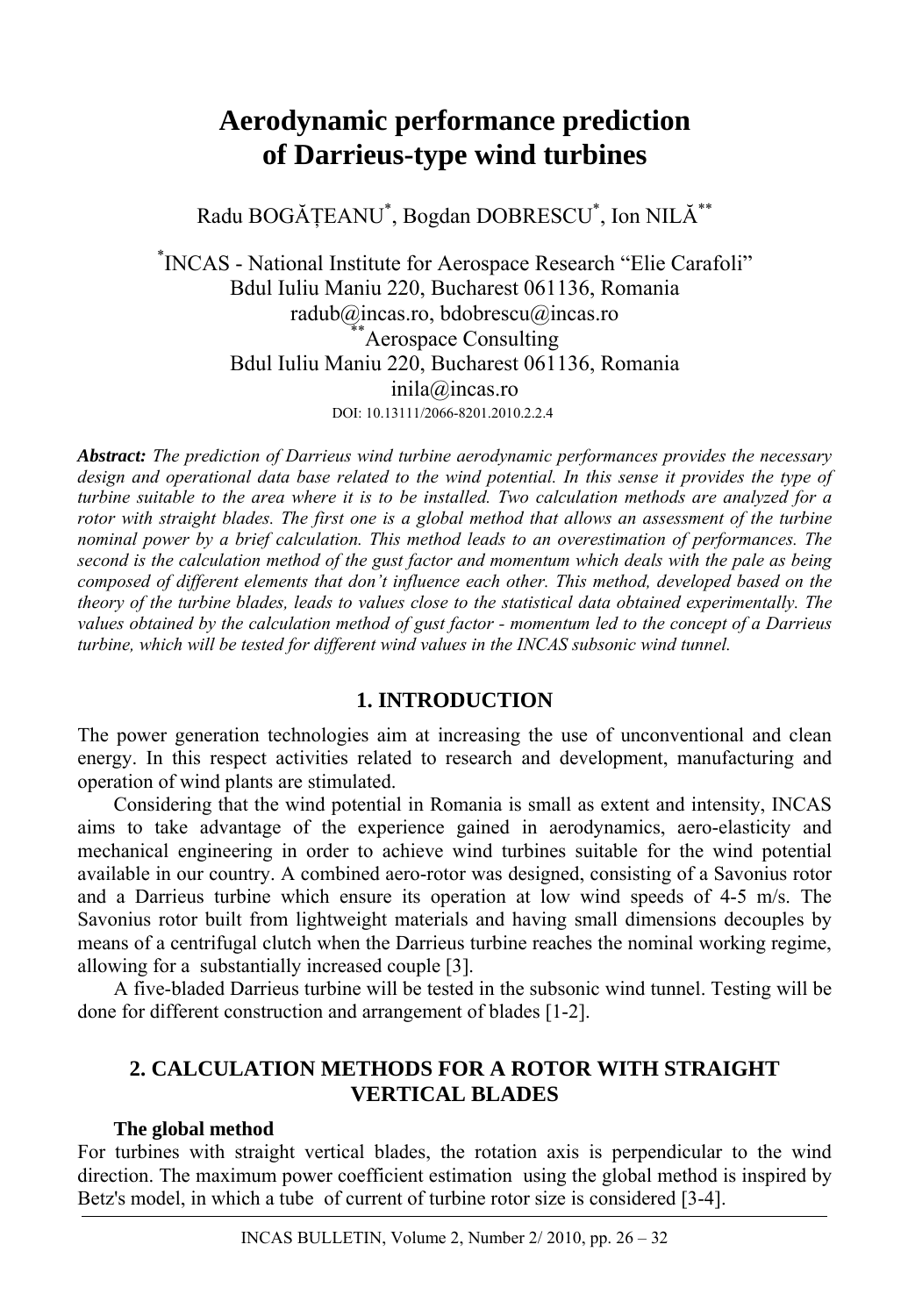Let's consider the turbine area divided in two: *S'* and *S"*. Passing through the two surfaces, the current modifies its speed twice. The force exerted by the fluid on *S'*, and *S"* respectively, is

$$
F' = Q(V_{\infty} - V_2) = \rho S' V_2 (V_{\infty} - V_2)
$$
 (1)

and

$$
F'' = Q(V_2 - V_3) = \rho S'' V_2 (V_2 - V_3)
$$
\n(2)

Using the linear nature of the velocity transformation law,  $V_2 = kV_\infty$  and  $V_3 = k V_2 = k^2 V_{\infty}$ , the average power supplied by *S'* and *S''* 

$$
P_m = F'V'_m + F''V''_m \tag{3}
$$

where  $V'_m$  and  $V''_m$  are the average speeds across the respective surfaces:

$$
V'_{m} = 0.5(V_{\infty} + V_{2}) = 0.5 V_{\infty}(1 + k)
$$
\n(4)

$$
V_m'' = 0.5(V_3 + V_2) = 0.5 k V_\infty (1 + k)
$$
\n(5)

After the necessary replacing the provided average power is obtained:

For a  $k_{\text{max}} = \frac{1}{\sqrt[4]{5}}$  (determined experimentally):

$$
P_{\text{max}} = 0.5 \,\rho \, S'' V_{\infty}^3 \frac{4 \sqrt[4]{125}}{25} \tag{6}
$$

in this case the power coefficient is

$$
C_p = \frac{4\sqrt[4]{125}}{25} = 0.53\tag{7}
$$

This method of calculation overestimates the performances.

#### **The method of the gust factor and momentum**

This method involves an analysis of the blade as being composed of distinct elements, which don't influence each other from the aerodynamic point of view. The velocity induced on each element is determined using the momentum equation; the aerodynamic forces on the element are calculated using the lift and drag coefficients of the considered profile section.

For a gust element we have:  $F$  – the element aerodynamic centre,  $R$  – the distance from to the Darrieus rotor axis,  $\theta$  – the angle between the *Ox* axis and the *R* radius,  $z$  – the *F* height and  $\delta$  – the angle of the normal element in  $F$  to the blade element and the horizontal *Oxy* plane (for cylindrical rotors  $\delta = 0$ ). Position of *F* with respect to the *Oxyz* axis system is determined by the  $R$ ,  $\theta$ , *z* coordinates.

Let V be the absolute wind speed,  $W$  its relative speed against the considered gust element and *U* the appropriate transport velocity *U* ,

$$
U = \omega r \tag{8}
$$

it results

$$
W = V - U = V - \omega r \tag{9}
$$

where:

 $\omega$  – turbine rotor angular velocity.

The relative velocity components along the specified axes are

$$
W_r = V \sin \theta, \quad W_t = \omega r + V \cos \theta, \quad W_v = 0 \tag{10}
$$

The director cosines of the normal to blade element in the considered system of axes are:  $\cos \delta$ , 0,  $\sin \delta$ .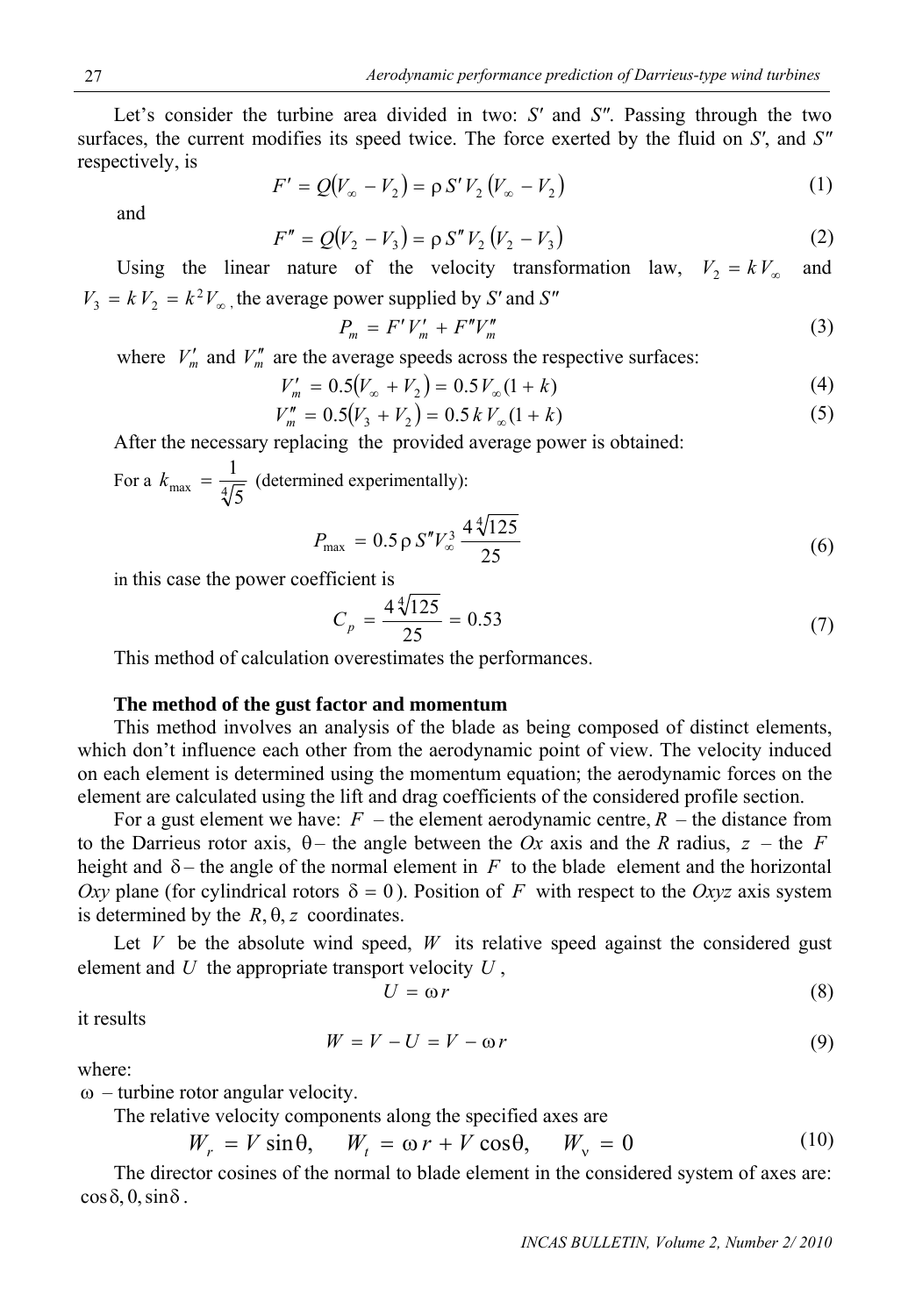The  $W_n$  normal component (perpendicular to the gust element) of the  $W$  speed:

$$
W_n = V \sin \theta \cos \delta \tag{11}
$$

To calculate the aerodynamic forces acting on the blade element the  $W_u$  component of the relative wind speed shall be considered

$$
W_u^2 = W_t^2 + W_n^2 \tag{12}
$$

the following relation is thus obtained

$$
W_u^2 = (\omega r + V \cos \theta)^2 + (V \sin \theta \cos \delta)^2 \tag{13}
$$

For  $(\alpha)$  local incident angle, defined by the relation

$$
tg\alpha = \frac{W_n}{W_t} \tag{14}
$$

It results

$$
tg \alpha = \frac{V \sin \theta \cos \delta}{\omega r + V \cos \theta}
$$
 (15)

With:

 $C_n$  – normal aerodynamic coefficient,

 $C_t$  – tangential aerodynamic coefficient,

*Cz* – lift coefficient

 $C_z$  – rag coefficient the following can be written:

$$
C_n = C_z \cos \alpha + C_x \sin \alpha \tag{16}
$$

$$
C_t = C_z \sin \alpha - C_x \cos \alpha \tag{17}
$$

The  $\alpha$  incident angle varies over a complete rotation of the considered blade element, being dependent on the angle  $\theta$ .

The elementary normal force  $(dN)$  and the tangential force  $(dT)$  acting on blade element depends on the coefficients  $C_n$  and  $C_i$ 

$$
dN = q C_n c ds \tag{18}
$$

$$
dT = q C_t c ds \tag{19}
$$

where:

*q* – represents the dynamic pressure,

$$
q = \frac{1}{2} \rho W_u^2 \tag{20}
$$

 $c$  – length of profile chord,

– width of considered blade element. *d s*

Having  $dz$  – the height of considered blade element,

$$
dz = ds \cos \delta \tag{21}
$$

to result

*INCAS BULLETIN, Volume 2, Number 2/ 2010*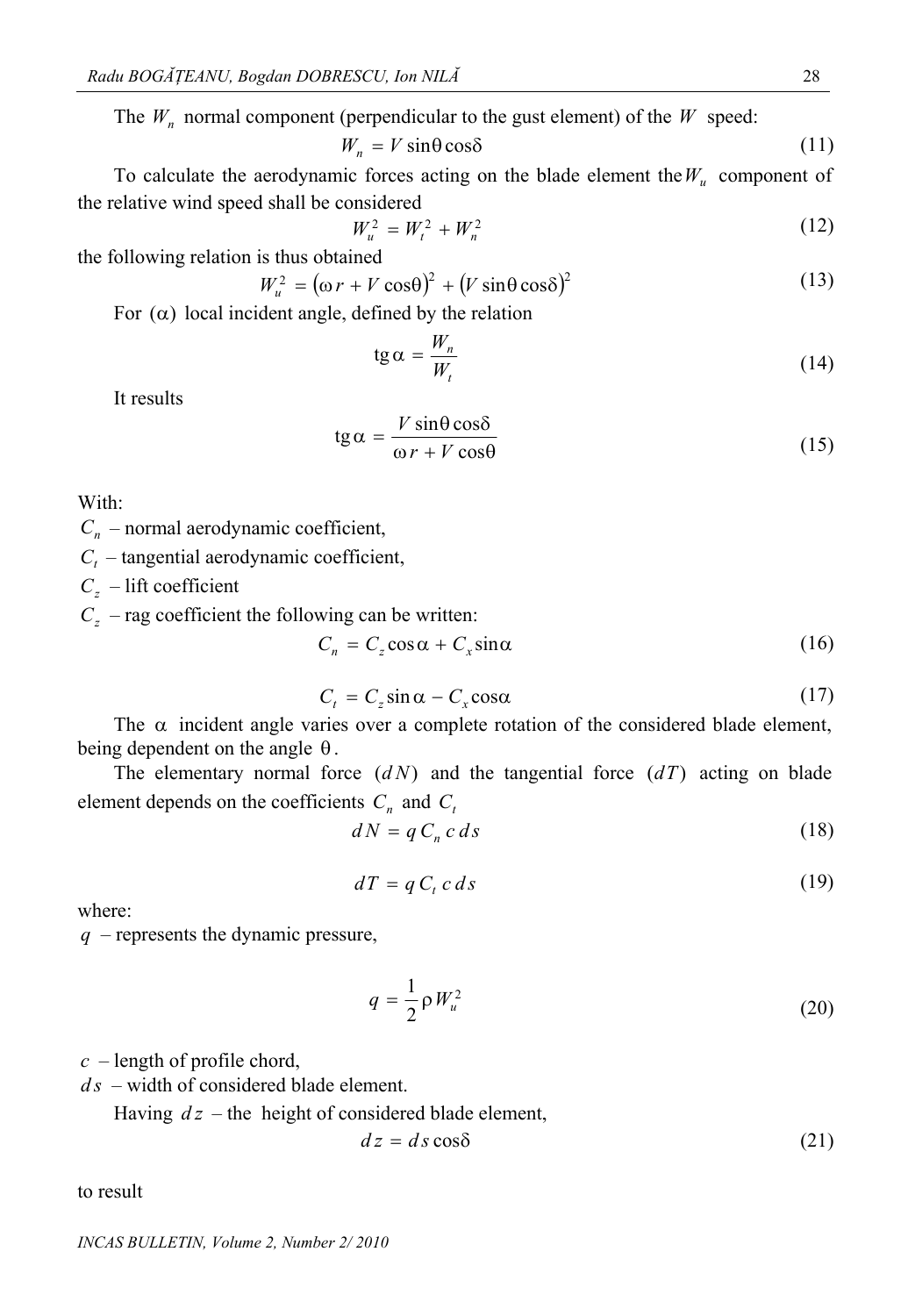$$
dN = q C_n \frac{c \, dz}{\cos \delta} \tag{22}
$$

$$
dT = q C_t \frac{c dz}{\cos \delta} \tag{23}
$$

Noting with  $dF$  – the elementary aerodynamic force on wind direction, we have:

$$
dF = dN\cos\delta\sin\theta - dT\cos\theta\tag{24}
$$

Depending on  $(dN)$  and  $(dT)$ , this becomes

$$
dF = q c \left( C_n \sin \theta - C_t \frac{\cos \theta}{\cos \delta} \right) dz
$$
 (25)

The  $dF$  elementary aerodynamic force varies over a blade complete rotation around the axis Darrieus rotor. If the chord c is constant along the length of the blade, the aerodynamic force *F* exerted on the Darrieus rotor on wind direction is calculated with:

$$
F = \frac{n_p c}{2 \pi} \int_{-H}^{H} q \left( C_n \sin \theta - C_t \frac{\cos \theta}{\cos \delta} \right) d\theta \, dz \tag{26}
$$

where:  $n_p$  – number of wind turbine blades.

For power calculation, considering the relation

$$
P = M \omega \tag{27}
$$

the momentum on the considered blade element about the turbine axis of rotation is:

$$
dM = r dT = \frac{q c C_t}{\cos \delta} r dz
$$
 (28)

The momentum given by the  $dN$  component is null.

Over the whole Darrieus rotor we have the momentum expression:

$$
M = \frac{n_p c}{2 \pi} \int_{-H}^{H} \frac{q C_t}{\cos \delta} r d\theta dz
$$
 (29)

The relation for power calculation becomes:

$$
P = \frac{n_p c}{2 \pi} \int_{-H}^{H} \frac{q C_t}{\cos \delta} \omega r d\theta dz
$$
 (30)

 $\lambda$  – the end speeds ratio,

$$
\lambda = \frac{\omega R}{V_1} \tag{31}
$$

where  $V_1$  – wind speed

The power coefficient  $C_p$  is given by the relation

$$
C_p = \frac{P}{\frac{\rho}{2}V_1^3 S} \tag{32}
$$

As

$$
P = \frac{n_p c}{2 \pi} \int_{-H}^{H} \frac{q C_t}{\cos \delta} \omega r d\theta dz = \frac{\rho n_p c}{4 \pi} \int_{-H}^{H} \int_{0}^{2\pi} W_u^2 C_t \frac{\omega r}{\cos \delta} d\theta dz
$$
 (33)

it results,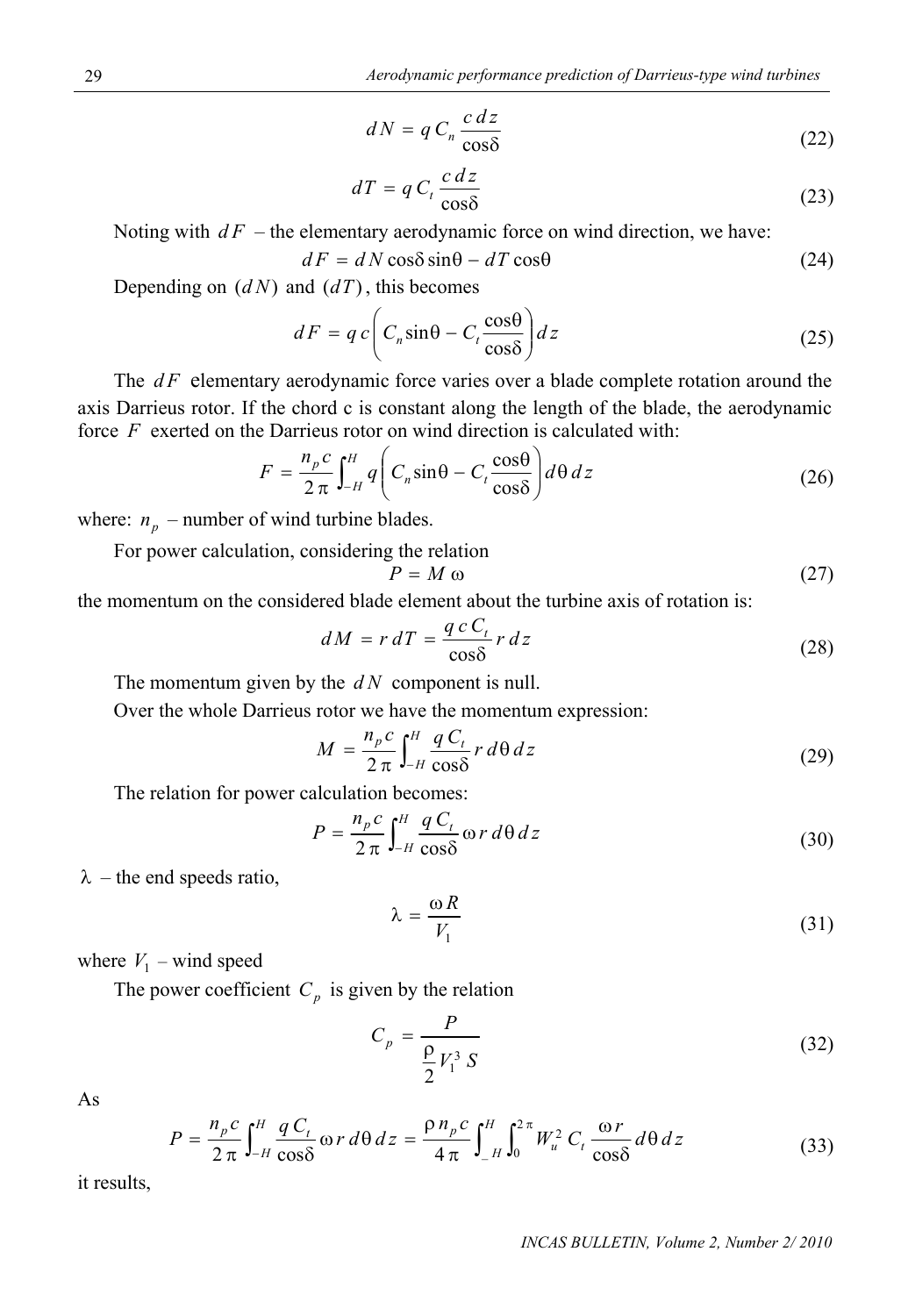$$
C_p = \frac{n_p c}{2 \pi S} \int_{-H}^{H} \int_0^{2\pi} \frac{W_u^2}{V_1^3} C_t \frac{\omega r}{\cos \delta} d\theta dz
$$
 (34)

 $C_m$  – momentum coefficient

$$
C_m = \frac{M}{\frac{P}{2}V_1^2 S R}
$$
\n
$$
(35)
$$

where:

– surface described by the rotor, perpendicular to the wind direction. *S*

To calculate the momentum coefficient we consider the following relation existing between it and the power coefficient:

$$
C_m = \frac{C_p}{\lambda} \tag{36}
$$

It follows that knowing one of the two coefficients we can immediately determine the other.



Fig.1 – Power coefficient variation  $C_p$  depending on the end speeds ratio  $\lambda$ 

The dependence  $C_p(\lambda)$  is significantly influenced by the solidity ratio  $\sigma$ , which is an important design parameter generally defined as the ratio of blades total surface to the area described by them in their rotational motion [6-8].

$$
\sigma = -\frac{n}{S} \int_0^b c(y) \, dy \tag{37}
$$

where:

 $b$  – blade span;

 $c(y)$  – blade chord in section  $y$ .

If vertical axis turbines, the solidity ratio is usually defined as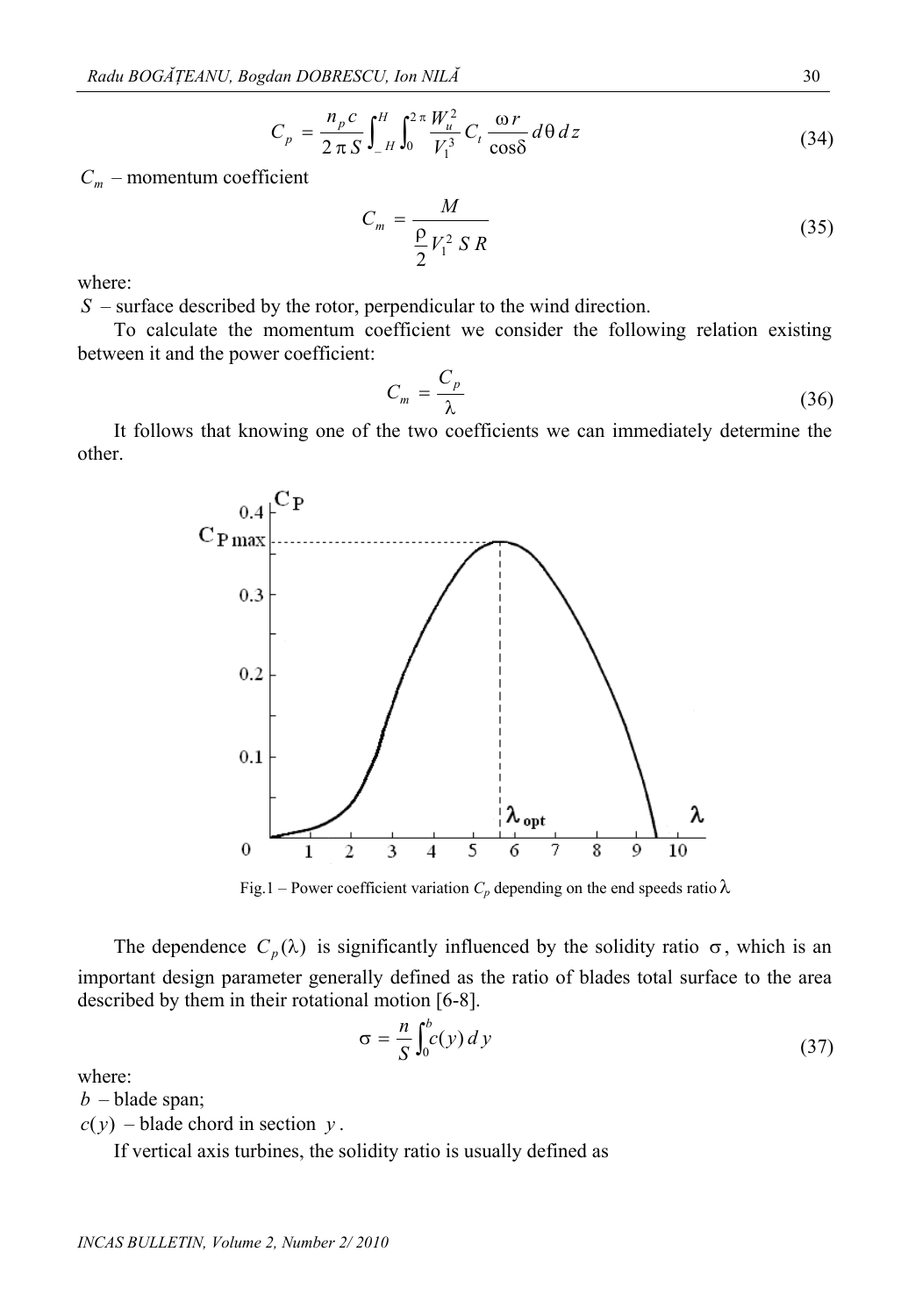

Fig.2 – Influence of  $\sigma$  solidity ratio on the  $C_p(\lambda)$  curve

The prediction based on the calculating method for the gust factor and momentum gives closer results to the obtained experimental data in comparison with other calculation met hods.

The INCAS concerns have highlighted the possibility of obtaining experimental data for the verical shaft rotor in the subsonic wind tunnel.

Combined results for a combined Darrieus-Savonious rotor allowed to design an installation for water extracting.



Fig.3 – Combined Darrieus-Savonius rotor tested in the subsonic wind tunnel

The calculation method for the gust factor and momentum was utilized to conceive a multi-blades Darrieus rotor intended to produce electricity.